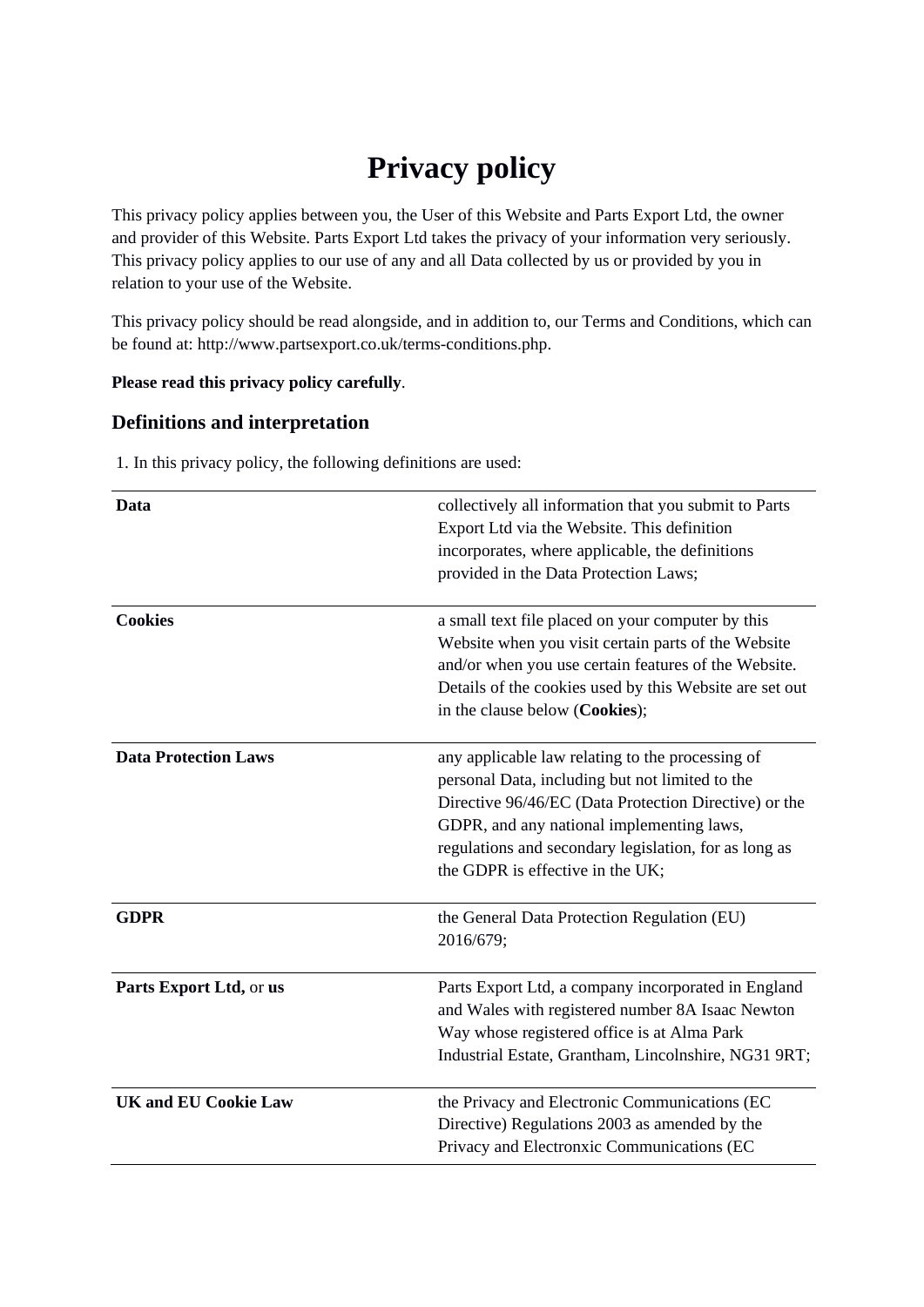|             | Directive) (Amendment) Regulations 2011;                                                                                                                                                                                                                                                                                      |
|-------------|-------------------------------------------------------------------------------------------------------------------------------------------------------------------------------------------------------------------------------------------------------------------------------------------------------------------------------|
| User or you | any third party that accesses the Website and is not<br>either (i) employed by Parts Export Ltd and acting in<br>the course of their employment or (ii) engaged as a<br>consultant or otherwise providing services to Parts<br>Export Ltd and accessing the Website in connection<br>with the provision of such services; and |
| Website     | the website that you are currently using,<br>http://www.partsexport.co.uk/, and any sub-domains<br>of this site unless expressly excluded by their own<br>terms and conditions.                                                                                                                                               |

2. In this privacy policy, unless the context requires a different interpretation:

- a. the singular includes the plural and vice versa;
- b. references to sub-clauses, clauses, schedules or appendices are to sub-clauses, clauses, schedules or appendices of this privacy policy;
- c. a reference to a person includes firms, companies, government entities, trusts and partnerships;
- d. "including" is understood to mean "including without limitation";
- e. reference to any statutory provision includes any modification or amendment of it;
- f. the headings and sub-headings do not form part of this privacy policy.

#### **Scope of this privacy policy**

- 3. This privacy policy applies only to the actions of Parts Export Ltd and Users with respect to this Website. It does not extend to any websites that can be accessed from this Website including, but not limited to, any links we may provide to social media websites.
- 4. For purposes of the applicable Data Protection Laws, Parts Export Ltd is the "data controller". This means that Parts Export Ltd determines the purposes for which, and the manner in which, your Data is processed.

#### **Data collected**

- 5. We may collect the following Data, which includes personal Data, from you:
	- a. name;
	- b. contact Information such as email addresses and telephone numbers;
	- c. demographic information such as postcode, preferences and interests;
	- d. IP address (automatically collected);
	- e. web browser type and version (automatically collected);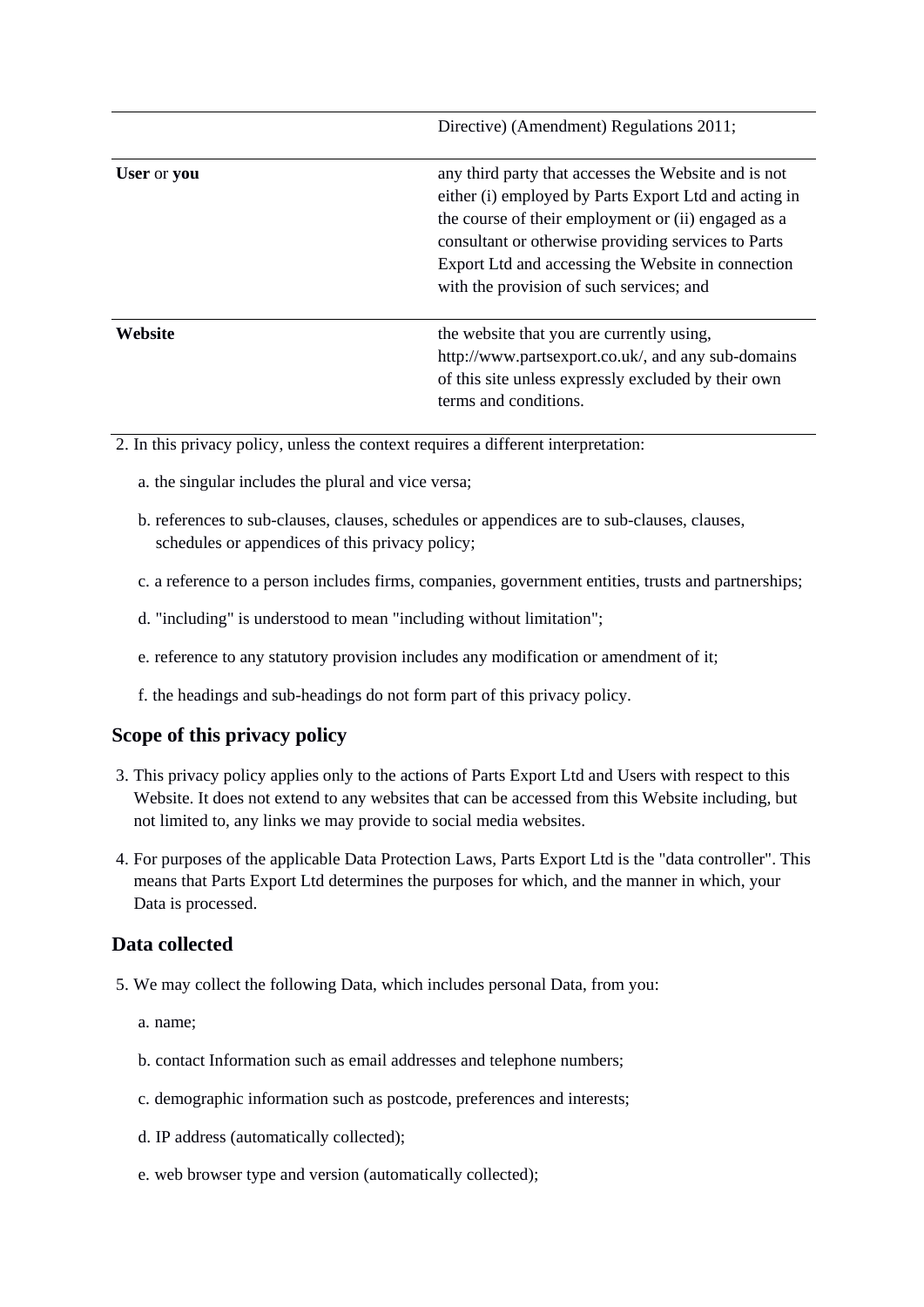- f. operating system (automatically collected);
- g. a list of URLs starting with a referring site, your activity on this Website, and the site you exit to (automatically collected);
- h. in each case, in accordance with this privacy policy.

# **How we collect Data**

- 6. We collect Data in the following ways:
	- a. data is given to us by you; and
	- b. data is collected automatically.

#### **Data that is given to us by you**

7. Parts Export Ltd will collect your Data in a number of ways, for example:

a. when you contact us through the Website, by telephone, post, e-mail or through any other means;

in each case, in accordance with this privacy policy.

#### **Data that is collected automatically**

- 8. To the extent that you access the Website, we will collect your Data automatically, for example:
	- a. we automatically collect some information about your visit to the Website. This information helps us to make improvements to Website content and navigation, and includes your IP address, the date, times and frequency with which you access the Website and the way you use and interact with its content.
	- b. we will collect your Data automatically via cookies, in line with the cookie settings on your browser. For more information about cookies, and how we use them on the Website, see the section below, headed "Cookies".

#### **Our use of Data**

- 9. Your Data is used solely for our business trading purposes and will only be used by Parts Export Ltd and will not be passed to any third party unless required for the fulfilment of our contract with you.
- 10. We may use your Data for the above purposes if we deem it necessary to do so for our legitimate interests. If you are not satisfied with this, you have the right to object in certain circumstances (see the section headed "Your rights" below).

#### **Who we share Data with**

- 11. We may share your Data with the following groups of people for the following reasons:
	- a. our employees, agents and/or professional advisors to process information sent through our contact form and to analyse your use of our site to enable us to continually improve our site and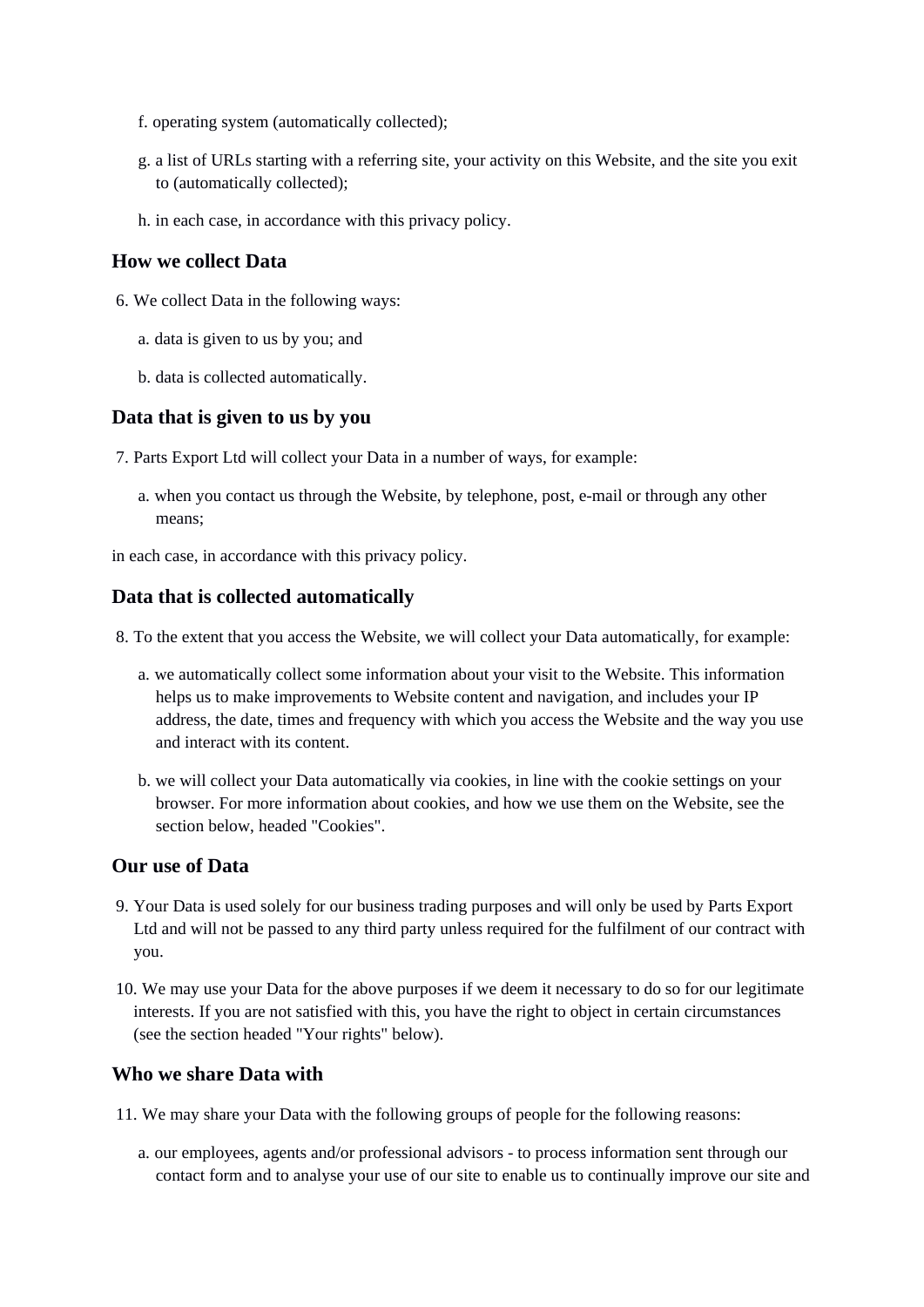your user experience;

in each case, in accordance with this privacy policy.

# **Keeping Data secure**

- 12. We will use technical and organisational measures to safeguard your Data, for example:
	- a. access to your account is controlled by a password and a user name that is unique to you.
	- b. we store your Data on secure servers.
- 13. Our order processing system is provided by ManSys who are certified to SOC 2. This family of standards helps us manage your Data and keep it secure.
- 14. Technical and organisational measures include measures to deal with any suspected data breach. If you suspect any misuse or loss or unauthorised access to your Data, please let us know immediately by contacting us via this e-mail address: andrea@partsexport.co.uk.
- 15. If you want detailed information from Get Safe Online on how to protect your information and your computers and devices against fraud, identity theft, viruses and many other online problems, please visit www.getsafeonline.org. Get Safe Online is supported by HM Government and leading businesses.

#### **Data retention**

- 16. Unless a longer retention period is required or permitted by law, we will only hold your Data on our systems for the period necessary to fulfil the purposes outlined in this privacy policy or until you request that the Data be deleted.
- 17. Even if we delete your Data, it may persist on backup or archival media for legal, tax or regulatory purposes.

#### **Your rights**

18. You have the following rights in relation to your Data:

- a. **Right to access** the right to request (i) copies of the information we hold about you at any time, or (ii) that we modify, update or delete such information. If we provide you with access to the information we hold about you, we will not charge you for this, unless your request is "manifestly unfounded or excessive." Where we are legally permitted to do so, we may refuse your request. If we refuse your request, we will tell you the reasons why.
- b. **Right to correct** the right to have your Data rectified if it is inaccurate or incomplete.
- c. **Right to erase** the right to request that we delete or remove your Data from our systems.
- d. **Right to restrict our use of your Data** the right to "block" us from using your Data or limit the way in which we can use it.
- e. **Right to data portability** the right to request that we move, copy or transfer your Data.
- f. **Right to object** the right to object to our use of your Data including where we use it for our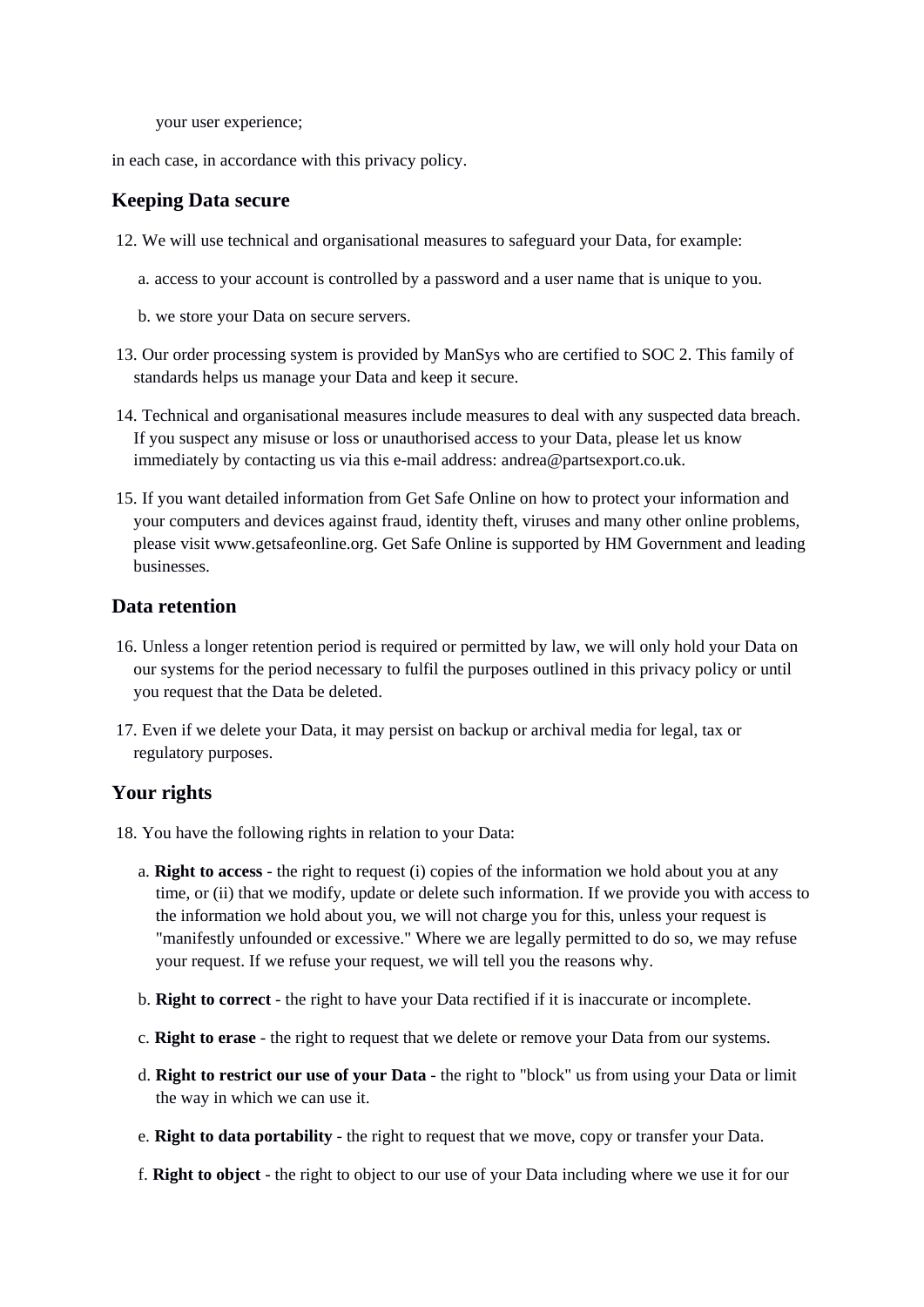legitimate interests.

- 19. To make enquiries, exercise any of your rights set out above, or withdraw your consent to the processing of your Data (where consent is our legal basis for processing your Data), please contact us via this e-mail address: andrea@partsexport.co.uk.
- 20. If you are not satisfied with the way a complaint you make in relation to your Data is handled by us, you may be able to refer your complaint to the relevant data protection authority. For the UK, this is the Information Commissioner's Office (ICO). The ICO's contact details can be found on their website at https://ico.org.uk/.
- 21. It is important that the Data we hold about you is accurate and current. Please keep us informed if your Data changes during the period for which we hold it.

#### **Links to other websites**

22. This Website may, from time to time, provide links to other websites. We have no control over such websites and are not responsible for the content of these websites. This privacy policy does not extend to your use of such websites. You are advised to read the privacy policy or statement of other websites prior to using them.

#### **Changes of business ownership and control**

- 23. Parts Export Ltd may, from time to time, expand or reduce our business and this may involve the sale and/or the transfer of control of all or part of Parts Export Ltd. Data provided by Users will, where it is relevant to any part of our business so transferred, be transferred along with that part and the new owner or newly controlling party will, under the terms of this privacy policy, be permitted to use the Data for the purposes for which it was originally supplied to us.
- 24. We may also disclose Data to a prospective purchaser of our business or any part of it.
- 25. In the above instances, we will take steps with the aim of ensuring your privacy is protected.

#### **Cookies**

- 26. This Website may place and access certain Cookies on your computer. Parts Export Ltd uses Cookies to improve your experience of using the Website. Parts Export Ltd has carefully chosen these Cookies and has taken steps to ensure that your privacy is protected and respected at all times.
- 27. All Cookies used by this Website are used in accordance with current UK and EU Cookie Law.
- 28. Before the Website places Cookies on your computer, you will be presented with a message bar requesting your consent to set those Cookies. By giving your consent to the placing of Cookies, you are enabling Parts Export Ltd to provide a better experience and service to you. You may, if you wish, deny consent to the placing of Cookies; however certain features of the Website may not function fully or as intended.
- 29. This Website may place the following Cookies:

| <b>Type of Cookie</b> | <b>Purpose</b> |
|-----------------------|----------------|
|                       |                |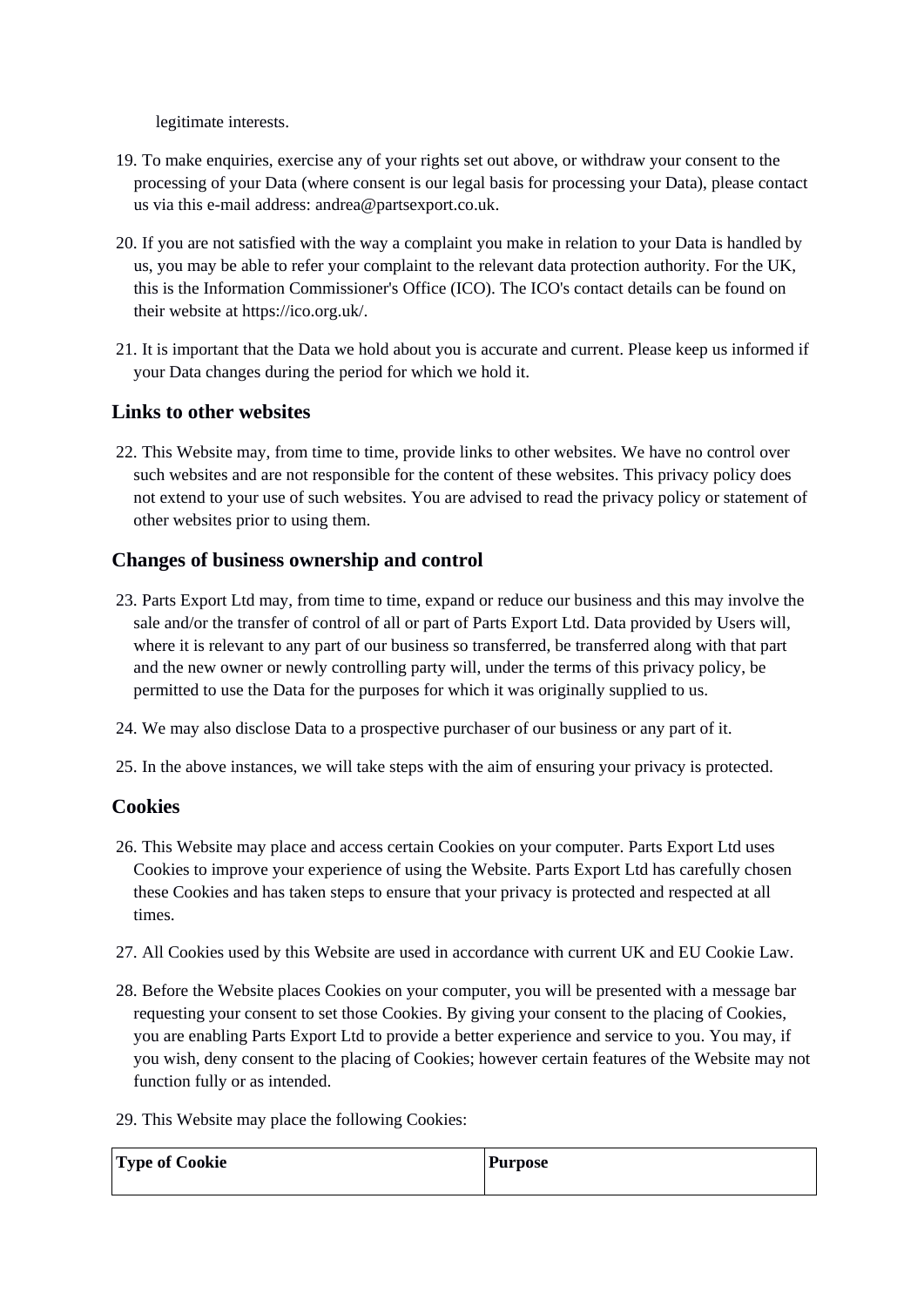| Analytical/performance cookies | They allow us to recognise and count the     |
|--------------------------------|----------------------------------------------|
|                                | number of visitors and to see how visitors   |
|                                | move around our website when they are using  |
|                                | it. This helps us to improve the way our     |
|                                | website works, for example, by ensuring that |
|                                | users are finding what they are looking for  |
|                                | easily.                                      |
|                                |                                              |

30. You can find a list of Cookies that we use in the Cookies Schedule.

- 31. You can choose to enable or disable Cookies in your internet browser. By default, most internet browsers accept Cookies but this can be changed. For further details, please consult the help menu in your internet browser.
- 32. You can choose to delete Cookies at any time; however you may lose any information that enables you to access the Website more quickly and efficiently including, but not limited to, personalisation settings.
- 33. It is recommended that you ensure that your internet browser is up-to-date and that you consult the help and guidance provided by the developer of your internet browser if you are unsure about adjusting your privacy settings.
- 34. For more information generally on cookies, including how to disable them, please refer to aboutcookies.org. You will also find details on how to delete cookies from your computer.

## **General**

- 35. You may not transfer any of your rights under this privacy policy to any other person. We may transfer our rights under this privacy policy where we reasonably believe your rights will not be affected.
- 36. If any court or competent authority finds that any provision of this privacy policy (or part of any provision) is invalid, illegal or unenforceable, that provision or part-provision will, to the extent required, be deemed to be deleted, and the validity and enforceability of the other provisions of this privacy policy will not be affected.
- 37. Unless otherwise agreed, no delay, act or omission by a party in exercising any right or remedy will be deemed a waiver of that, or any other, right or remedy.
- 38. This Agreement will be governed by and interpreted according to the law of England and Wales. All disputes arising under the Agreement will be subject to the exclusive jurisdiction of the English and Welsh courts.

# **Changes to this privacy policy**

39. Parts Export Ltd reserves the right to change this privacy policy as we may deem necessary from time to time or as may be required by law. Any changes will be immediately posted on the Website and you are deemed to have accepted the terms of the privacy policy on your first use of the Website following the alterations.

You may contact Parts Export Ltd by email at andrea@partsexport.co.uk.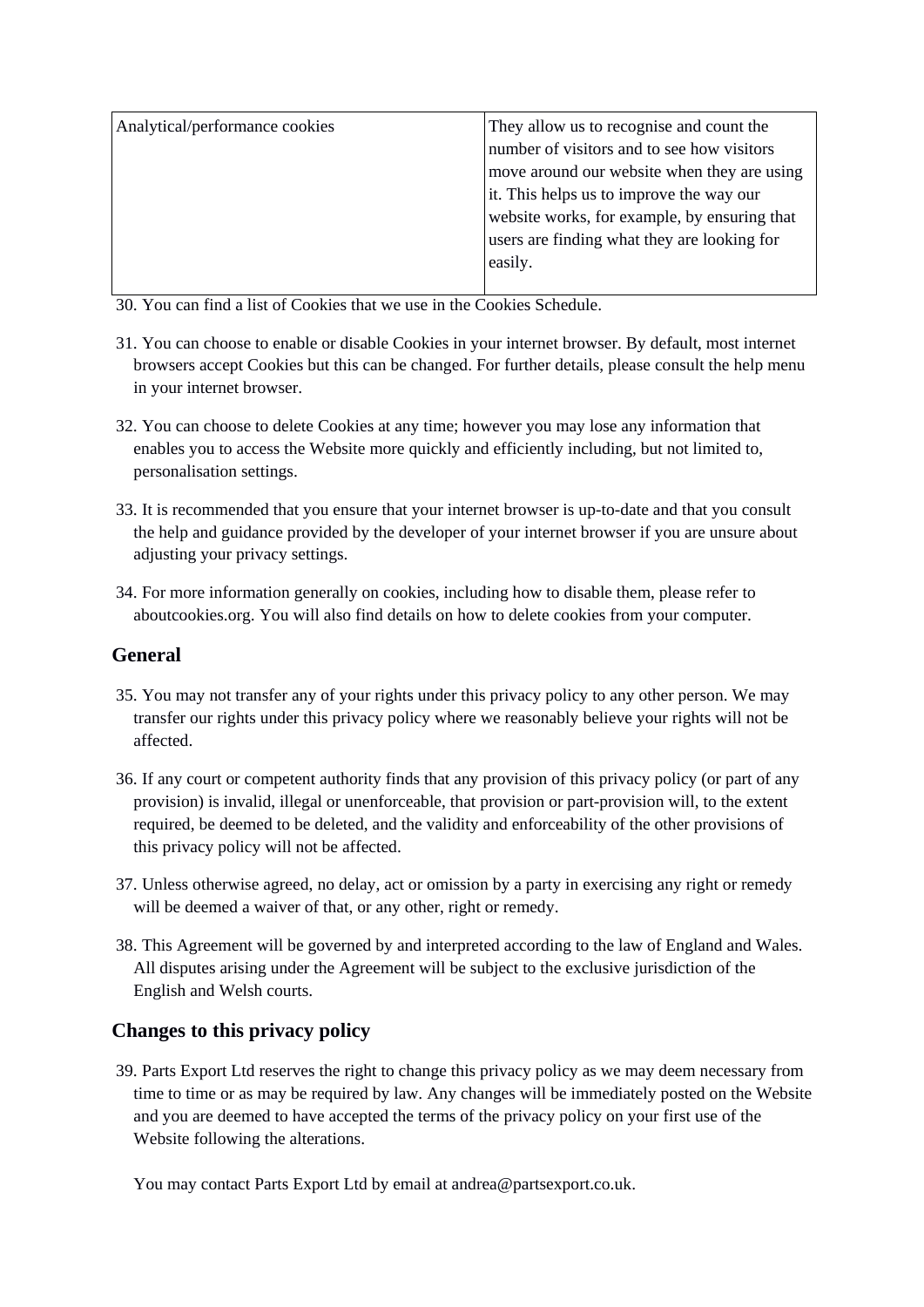# **Attribution**

40. This privacy policy was created using a document from Rocket Lawyer (https://www.rocketlawyer.co.uk).

#### **29/05/2018**